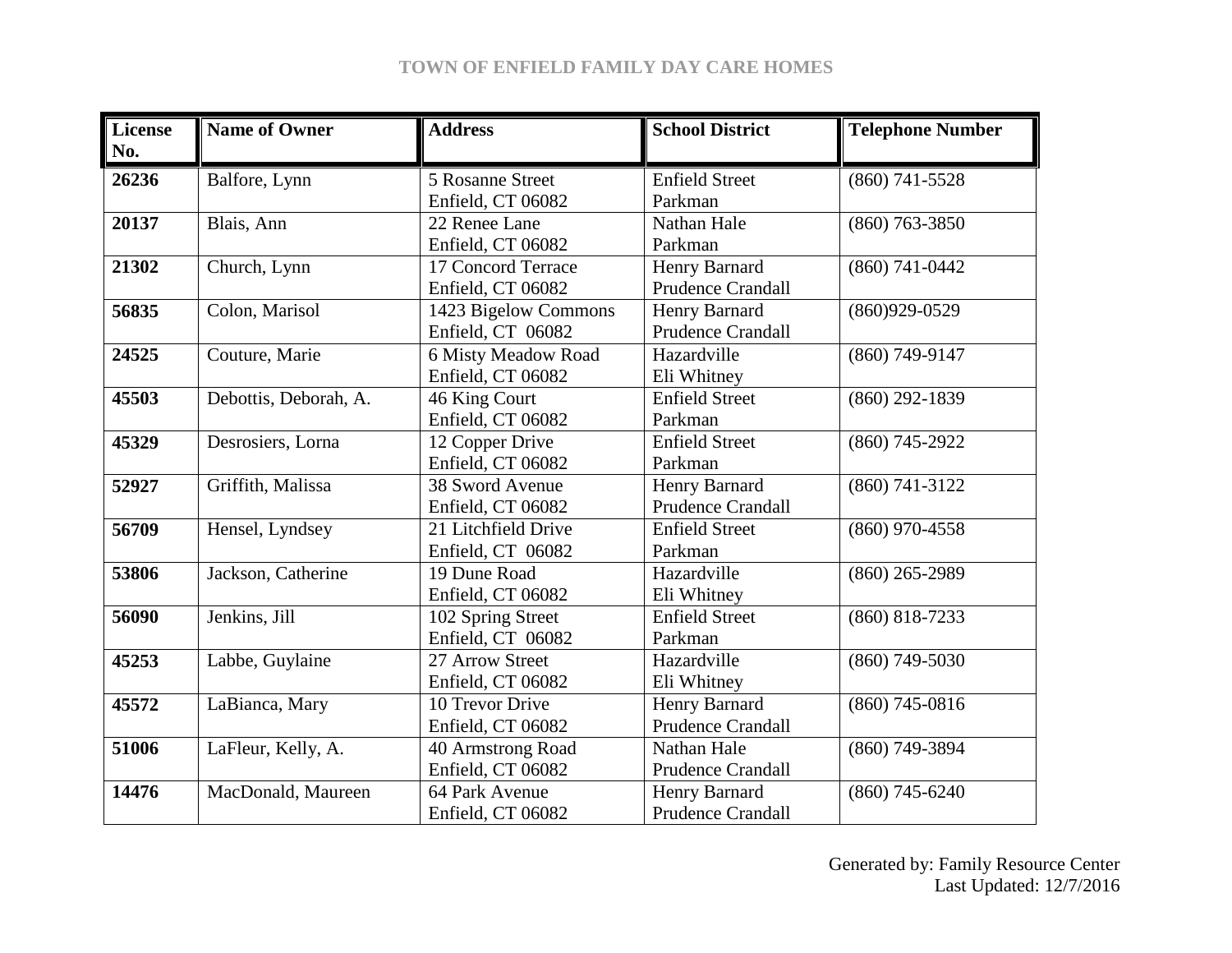## **TOWN OF ENFIELD FAMILY DAY CARE HOMES**

| 52874 | MacGregor, Patricia A. | 18 Gordon Avenue   | <b>Enfield Street</b>    | $(860)$ 745-5256  |
|-------|------------------------|--------------------|--------------------------|-------------------|
|       |                        | Enfield, CT 06082  | Parkman                  |                   |
| 41251 | Mayo, Kathleen         | 13 Margaret Drive  | Henry Barnard            | $(860)$ 741-0606  |
|       |                        | Enfield, CT 06082  | <b>Prudence Crandall</b> |                   |
| 50545 | McNulty, Doreen, L.    | 139 South Road     | Hazardville              | $(860)$ 749-9771  |
|       |                        | Enfield, CT 06082  | Eli Whitney              |                   |
|       |                        |                    |                          |                   |
| 54305 | Nelson, Shannon        | 3 Duprey Drive,    | Hazardville              | $(860)$ 698-9666  |
|       |                        | Enfield, CT 06082  | Eli Whitney              |                   |
| 56774 | Norman, Stephnie       | 19 John Street,    | Hazardville              | $(860)$ 951-6157  |
|       |                        | Enfield, CT 06082  | Eli Whitney              |                   |
| 52565 | Peters, Lisa B.        | 56 Spruceland Road | Nathan Hale              | $(860)$ 265-2808  |
|       |                        | Enfield, CT 06082  | <b>Prudence Crandall</b> |                   |
| 56531 | Prajzner, Shawna       | 99 Lake Road       | Nathan Hale              | $(860)810 - 5949$ |
|       |                        | Enfield, CT 06082  | <b>Prudence Crandall</b> |                   |
| 50752 | Rader, Mary E.         | 20 Theodore Street | Hazardville              | $(860)$ 712-8336  |
|       |                        | Enfield, CT 06082  | Eli Whitney              |                   |
| 50136 | Richard, Brenda L      | 18 Conlin Drive    | Hazardville              | $(860)$ 763-4220  |
|       |                        | Enfield, CT 06082  | Eli Whitney              |                   |
| 41259 | Rotatori, Kim          | 8 Tyler Road       | Nathan Hale              | $(860)$ 763-4612  |
|       |                        | Enfield, CT 06082  | Eli Whitney              |                   |
| 50205 | Roy, Susan, R.         | 64 Roosevelt Blvd. | Henry Barnard            | $(860)$ 745-3968  |
|       |                        | Enfield, CT 06082  | <b>Prudence Crandall</b> |                   |
| 16138 | Ryan, Diane            | 7 Adam Road        | Hazardville              | $(860)$ 749-2337  |
|       |                        | Enfield, CT 06082  | Eli Whitney              |                   |
| 31168 | Schlinger, Deborah     | 18 Sam Street      | Nathan Hale              | $(860)$ 763-4240  |
|       |                        | Enfield, CT 06082  | Parkman                  |                   |
| 24537 | Senez, Diane           | 18 Pomeroy Avenue  | Henry Barnard            | $(860)$ 745-2198  |
|       |                        | Enfield, CT 06082  | <b>Prudence Crandall</b> |                   |
| 54846 | Stoddard, Amy          | 11 Lox Lane        | Hazardville              | $(860)$ 265-2287  |
|       |                        | Enfield, CT 06082  | Eli Whitney              |                   |
| 55665 | Thebodeau, Tara        | 23 Bass Drive      | <b>Enfield Street</b>    | $(860)$ 508-0670  |
|       |                        | Enfield, CT 06082  | Parkman                  |                   |